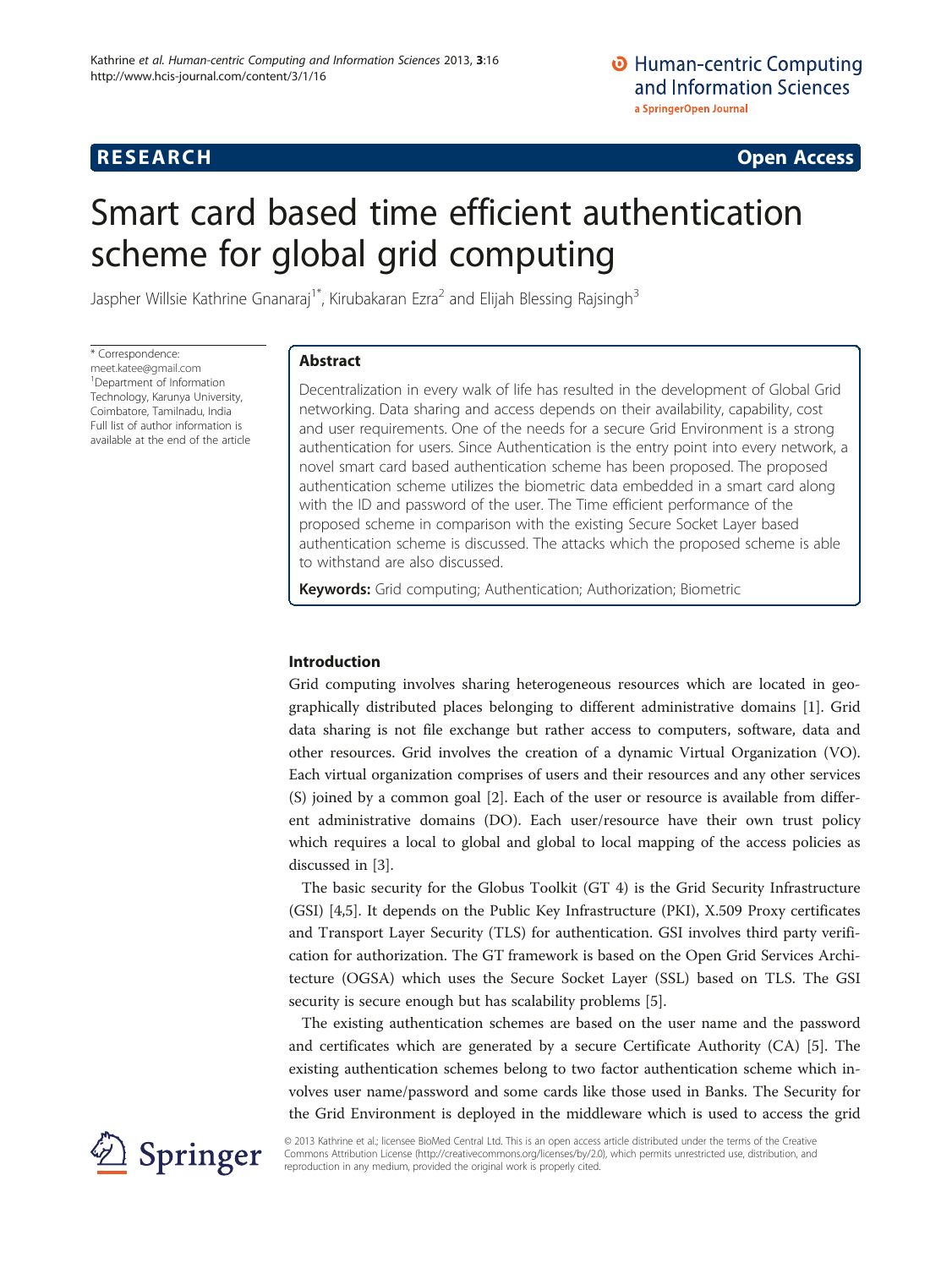network. Examples of Grid middleware are UNICORE (Uniform Interface to Computing Resources) [[6\]](#page-13-0), Globus [\[6\]](#page-13-0), Legion [[7\]](#page-13-0) and Gridbus [\[8\]](#page-13-0).

In [[9](#page-13-0)] a Four-Factor based Biometric Authentication has been proposed. But the addition of location does not guarantee the avoidance of insider attack. The proposed authentication scheme optimizes the security of a grid environment by adding more features like biometric data in a smart card for optimal authentication.

User authentication has been in discussion for a long time to enhance the security of any system at the entry level itself. Many methods such as password based systems, ID based systems, and etc. have been used. A hash-chain based remote user authentication in which all the passwords are encoded is given in [\[10\]](#page-13-0). In all the initial remote based authentication systems, a verifier table is to be placed in the server side which becomes a problem if the server is compromised.

In this paper the remote based authentication system which is very much suited for the Grid Environment is considered. Based on the existing remote authentication systems, an enhanced system is designed. In order to avoid maintaining a verifier table Hwang et al., proposed a non-interactive smart card based scheme without verifier tables [\[11](#page-13-0)]. A finger print based remote user authentication scheme was proposed in [[12\]](#page-13-0). This scheme was found to be vulnerable to masquerade attacks and many other attacks [\[13,14](#page-13-0)]. In [[15-17](#page-13-0)], the biometric data itself is taken as a key for encryption/decryption. The secret data is extracted by using the biometric template as the key. The biometric data is to be stored in the server side and used for comparison. But for effective Biometric authentication, the process is to be done in the client side [\[18](#page-13-0)] to avoid any problem due to the server being compromised [[19\]](#page-13-0). In [[20\]](#page-13-0), the method has been optimized with the matching being done in the server side. But the server does not store any biometric data in its database thereby protecting the privacy of the user.

The method in [\[20\]](#page-13-0) provides a three factor authentication which is password – something the user knows; smart card – something the user has; biometrics – something the user is. A further enhancement to this type of authentication is to add a fourth factor thereby providing a four factor authentication [\[21](#page-13-0)]. The fourth factor can be the addition of location of the user – someplace the user is. The military data sharing requirements take into consideration the place in which the user is positioned so as to find the location of any valid/invalid user. So, the sensitive areas of application require security with some amount of privacy preservation. Section three gives an overview of the existing authentication systems in grid computing. Section four discusses the proposed security framework with reduced stages for authentication of a grid user.

# Existing security framework for grid

A Grid Environment is created by means of using general-purpose grid software libraries known as middle ware. The Grid environment is based on a layered architecture as shown in Figure [1.](#page-2-0)

From the Figure [1,](#page-2-0) the security features are seen in the middleware portion of the grid layer. The existing security solution uses Open Grid Services Architecture (OGSA) architecture [\[22\]](#page-13-0). This security feature used in GT is also used in Virtual Organization Membership Services (VOMS) [\[23](#page-13-0)] for the purpose of authorization also. The OGSA architecture uses GSI which in turn depends on the certificate based SSL for authentication and WS-Secure Conversation message transport and confidentiality. The existing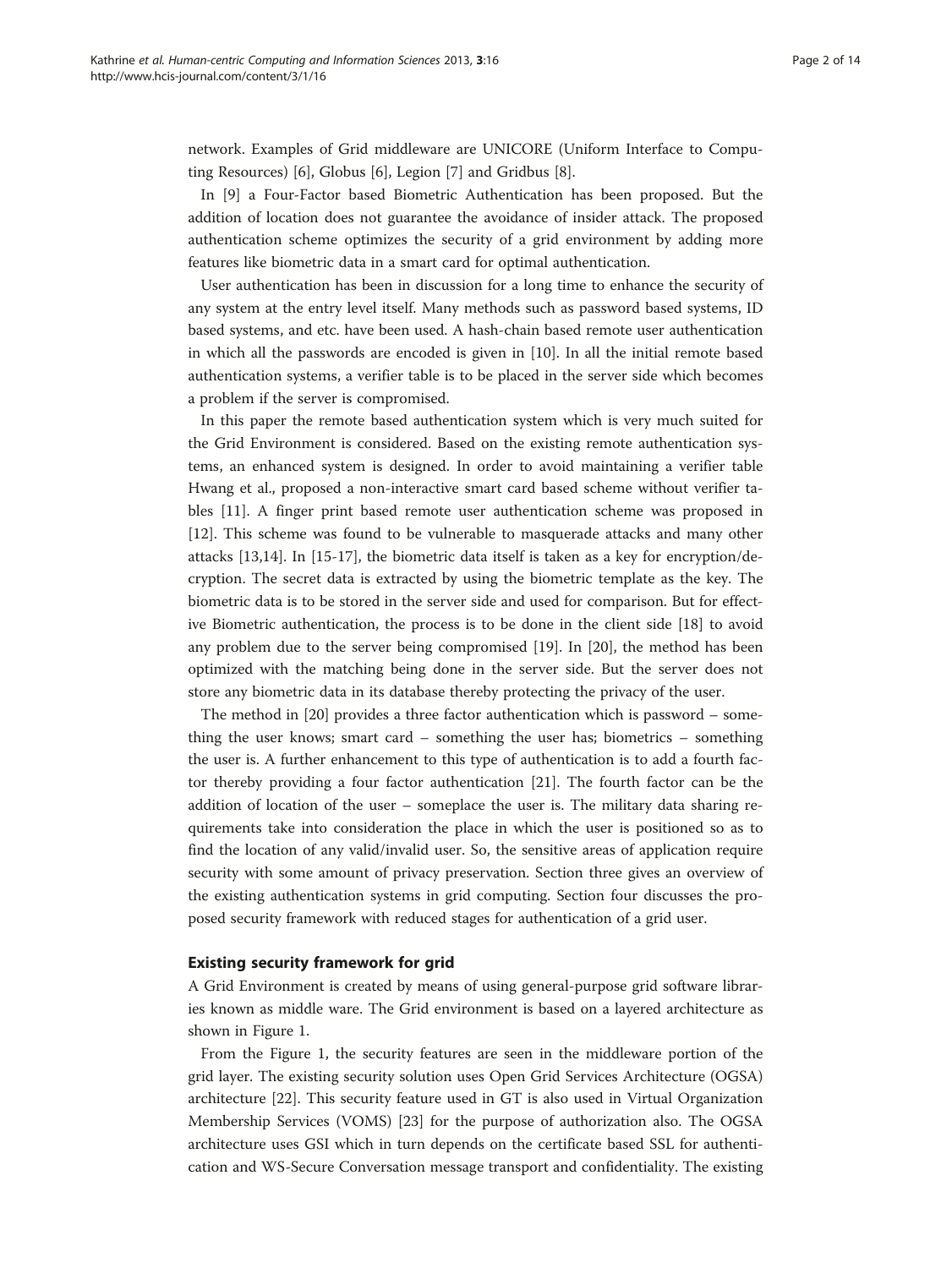<span id="page-2-0"></span>

system based on OGSA and GSI have some basic security solutions for solving the authentication and authorization criteria. The scalability, heterogeneity and increase in attacks have led to the need of a new security framework which is based on the existing architecture with additional features to tackle the day to day attacks. The next section discusses about the proposed authentication scheme.

# Proposed authentication system

The proposed authentication scheme has three phases such as the Registration phase, the Login phase and the Mutual Authentication phase. An additional password change phase is added to ensure that the user can change his/her password when required. In each phase distinct operations are defined for the user and the server. The proposed authentication methodology is shown in Figure 2.

In the Registration phase, based on the details provided by the user along with the inputs given by the server, the smart card data is stored and given to the user through a secure medium. Only during the Login and the mutual authentication phase is the user and the server authenticated to each other. Once the mutual authentication is a

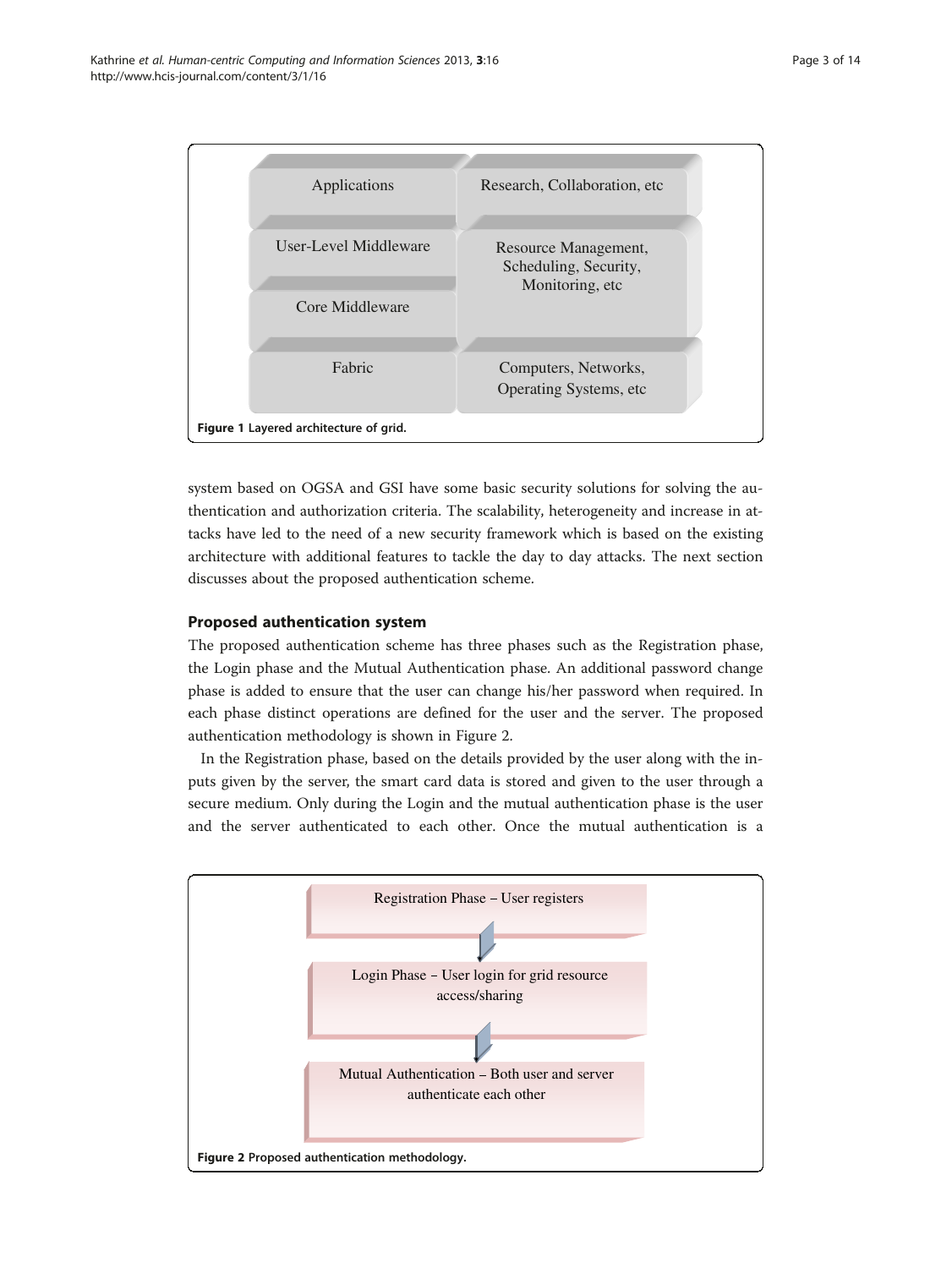success, then the user can go on to the next operation involved in the data transaction. The triple DES along with any other light-weight encryption algorithm can be used. The process flow of the proposed authentication scheme is shown in Figure 3.

During the initialization phase, the server stores both the asymmetric and symmetric key in its database. Once a user requests for registration, the server accepts the user's hashed password in a secure way. This way assures that the server does not know the actual data and neither is data stored openly in any database within the server. The validity of the user is checked based on the comparison of the hashed data rather than the original data. This method of storage makes sure that the user's data is not lost under any circumstance.

All the hashed data are stored in the Registration/Authentication server's database and the encrypted data required for the further use of the user is stored in the smart

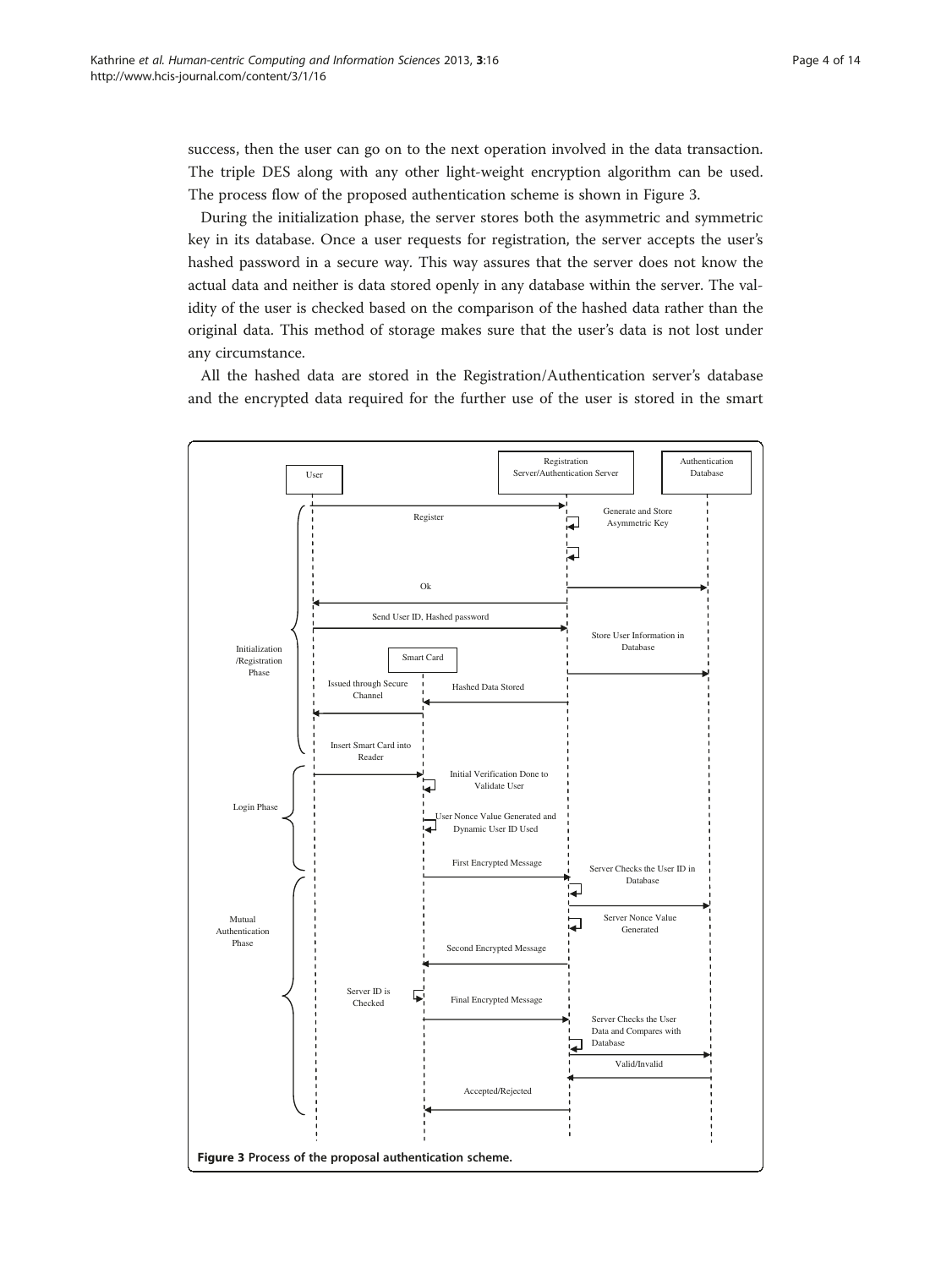card and sent to the user. The user then uses the smart card for further access to the Grid environment. The smart card does the initial validation of the user and then forwards the user data to the server, where further authentication is the done. In the proposed scheme, both the user and the server validate each other and hence it is complete mutual authentication. Only when the user and the server both satisfy the validation criteria then the data transfer occurs. If the user validation does not succeed it is rejected or the user is requested to start the authentication from the beginning of the login phase. The next section gives the detailed explanation of each phase of the proposed authentication system.

# Details of the authentication scheme

This authentication scheme involves three factors, using a smart card which holds the data of what the user is i.e., the biometric data (B), what the user knows i.e., the password (PW), Identifier (ID) and the data that the user has i.e., smart card. This scheme has three phases such as Registration Phase, Login phase and a mutual authentication phase. The added features are the dynamic User ID (CID) and the dynamic server ID (SID). The Registration/Authentication server is configured to support symmetric and asymmetric encryption and decryption. In grid a client at one scenario can be the server at the next instant since it has to satisfy a need. Hence this system should be in such a way that each user is able to identify the requestor of the resource by his/her credentials. The notations used in this paper are given in Table 1.

#### Registration phase

During the registration phase, the user tries to register for a grid membership within a Virtual Organization (VO). During the membership registration, the user is given a particular Identifier (ID<sub>i</sub>). The user registers his/her biometric data (B<sub>i</sub>) which maybe a fingerprint or an iris template. The user also selects a random number r and a password  $(\mathrm{PW}_\mathrm{i}).$ 

The following are the series of steps done in the server:

- a. Server generates public-private key pair  $(p_k, s_k)$  for asymmetric encryption/decryption.
- b. Server generates a secret key x for symmetric encryption/decryption.
- c. Both  $(x, s_k)$  are kept secure in the server.

| S                | Server                                             |
|------------------|----------------------------------------------------|
| $U_i$            | User                                               |
| $S_{ID}$         | Identity of server S <sub>i</sub>                  |
| $ID_i$           | Identity of user U <sub>i</sub>                    |
| $B_i$            | Biometric data of U <sub>i</sub>                   |
| $(PW_i)$         | Password of U <sub>i</sub>                         |
| h()              | One-way hash function                              |
| $\mathsf X$      | The master secret key                              |
| $(p_{k}, s_{k})$ | Public-private key pair                            |
| $\oplus$         | The exclusive-OR operation                         |
| II               | Message concatenation                              |
| R                | Random number generated by U <sub>i</sub>          |
| $n_{u}$          | Nonce value generated by U <sub>i</sub>            |
| $n_{s}$          | Nonce value generated by the server S <sub>i</sub> |

Table 1 Notations used in this paper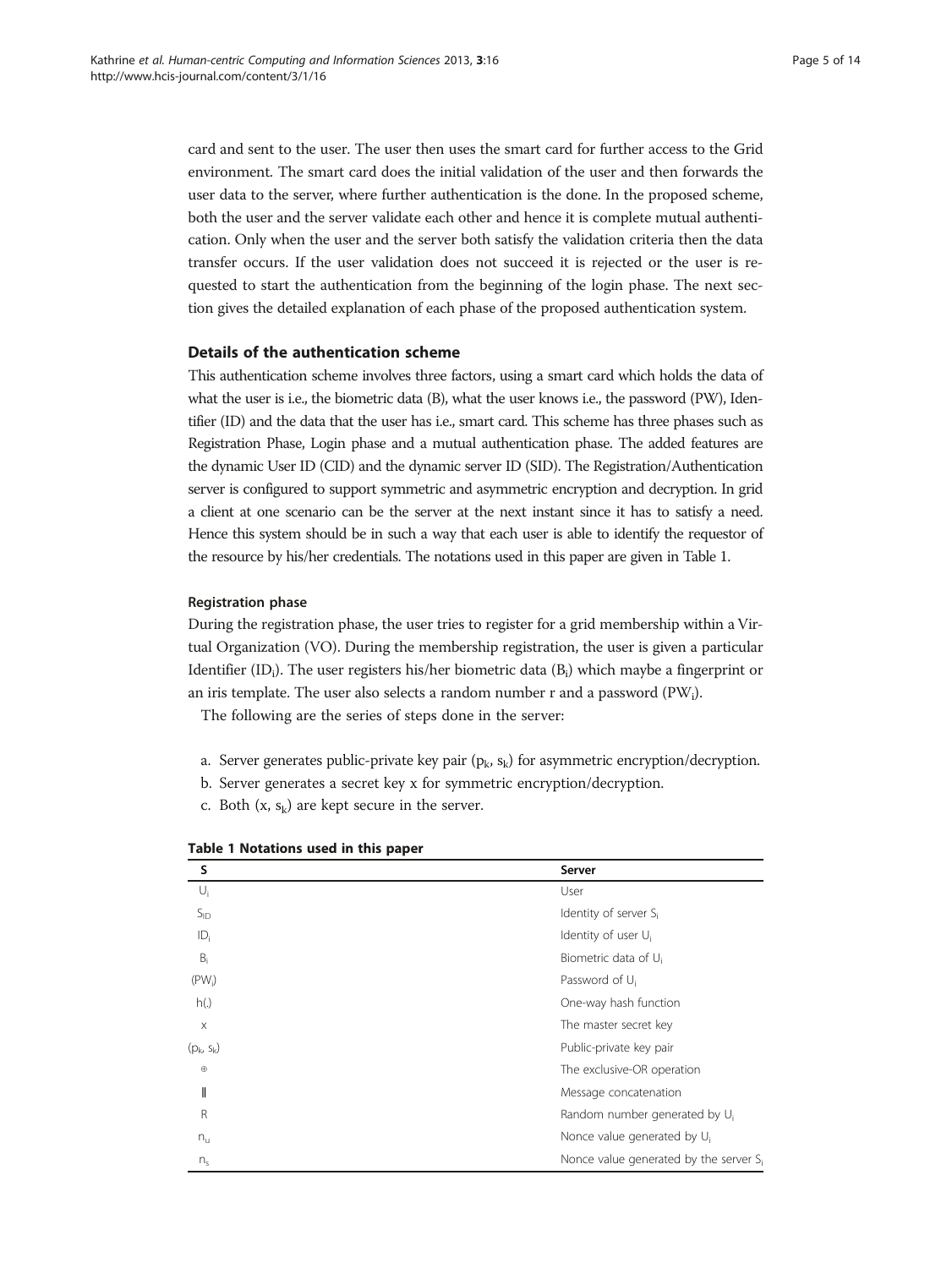<span id="page-5-0"></span>The operations done at the user side are:

- a. The user records his/her user Identifier (ID<sub>i</sub>)
- b. The user records the biometric template  $(B_i)$
- c. The user selects a random string r and password  $(PW_i)$

The user computes  $SB_i = \delta(B_i) = h(r \oplus h(B_i))$ . The value of  $SB_i$  is sent to the server securely along with the one-way hash function  $h(.)$  of the Password and the identifier  $(ID_i)$ of the user. The server receives  $(ID_i, h(PW_i), SB_i)$  through a secure channel. By using the values sent by the user, the server computes,  $y_i$  such that,

 $y_i = E_x(ID_i || h(PW_i) || SB_i)$  (1)

where  $E_x$  (.) represents the symmetric encryption using the secret key x The server stores the user's password (PW<sub>i</sub>) and the related identifier (ID<sub>i</sub>) of the user and the calculated  $y_i$ . The operations continued in the server side are:

- a. Server computes  $K = h(ID_i \parallel x)$
- b. Server stores  $(K, h(.), p_k)$  in the smart card.
- c. Server sends smart card to the user securely.

Once the user receives the smart card, a few entries are to be stored in it along with the data already available in the smart card i.e.,  $y_i$ .

The following operations are done to confirm the registration:

- a. The user enters the biometric data which can be an iris data /fingerprint  $B_i$
- b. The user encrypts the random number r with PW<sub>i</sub> such that  $\text{E}_{\text{pW}_{\text{i}}}(\text{r})$  is obtained.
- c.  $E_{pW_i}(r)$  is stored in the smart card.
- d.  $SB_i = \delta(B_i) = h(r \oplus h(B_i))$  is stored in the smart card.

#### Login phase

A user  $U_i$  is allowed to enter the grid environment using his/her smart card. The user enters his/her Password (PW)' and does a biometric scan denoted by  $B_i^*$ . The user's smart card retrieves the random value "r" from  $E_{pW}(r)$  by using the password (PW)' entered by the user U<sub>i.</sub> The smart card computes  $SB_i^* = \delta(SB_i') = h(r \oplus h(B_i'))$ . This value is compared with the already stored value of  $SB_i = \delta(B_i) = h(r \oplus h(B_i))$  to confirm if the user is the same. Then the smart card generates a nonce value " $n_u$ " and computes  $M = (K \oplus n_u)$ . Then CID<sub>i</sub> is calculated such that, CID<sub>i</sub> = h (ID<sub>i</sub> || n<sub>u</sub>).

Then value of  $C_0$  is computed such that,

$$
C_0 = E_{p_k}(M \| \text{CID}_i \| y_i \| u)
$$
\n<sup>(2)</sup>

Where  $E_{p_k}$ .) denotes the encryption function using the server's public key. "u" is the random value selected by the user during login time. To ensure the liveliness of the user, a nonce value is added in the value of  $C_0$  along with the already existing random values to add more security.  $C_0$  is sent to the server.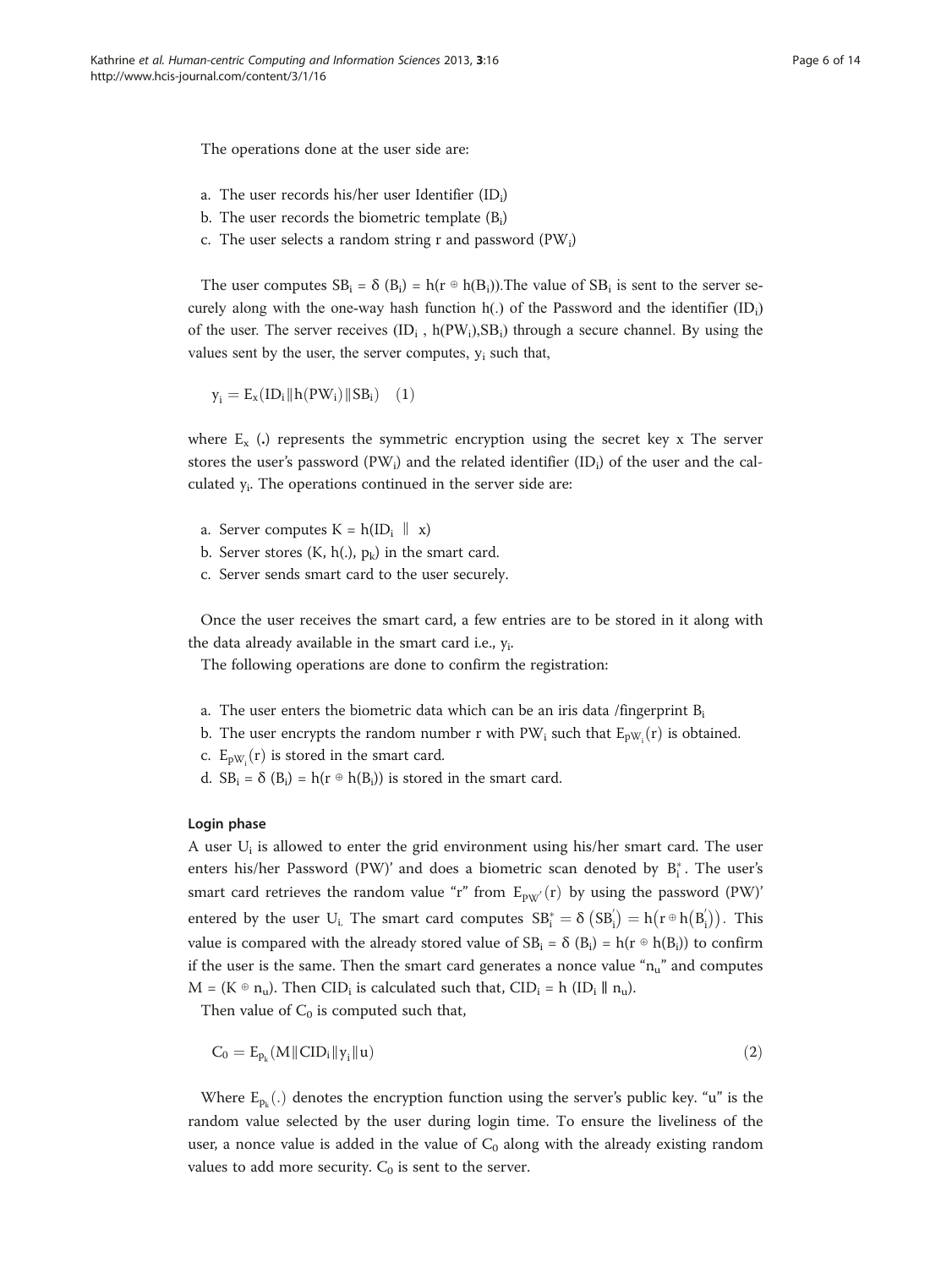#### <span id="page-6-0"></span>Mutual authentication phase

Once  $C_0$  is received by the server, the server does the following operations,

- a. Server decrypts  $C_0$  using its private key  $s_k$
- b. Server computes " $n_u^*$ " such that  $n_u^* = M \oplus K$  where  $K = h(ID_i \parallel x)$ . The server uses the  $ID_i$  obtained from  $y_i$ .
- c. The validity of the user is checked by using the Identifier ID<sub>i</sub> to the one received by the server. By using the value of  $n_u^*$  the value of  $\mathrm{CID}_\mathrm{i}^*$  is calculated.
- d. Then the value of  $\text{CID}_i^*$  is compared with the value of  $\text{CID}_i$  to check if  $\text{CID}_i = \text{CID}_i^*.$
- e. Also the value of ID<sub>i</sub> can be verified with the ID stored in the ID table for the users at the server end. A comparison of ID's is done to make sure that verification is done correctly even when the Server ID table is corrupted.
- f. The remaining terms of  $C_0$  i.e., (h (PW<sub>i</sub>)  $\parallel$  SB<sub>i</sub>) is retained for future reference.

Server computes a values of  $C_1$  such that

$$
C_1 = E_u(N \| \text{SED} \| S_{ID} \| v)
$$
\n(3)

Where  $S_{ID}$  = Server's identity and v is the random number chosen by the server and u is the random number selected by the user and sent in  $C_0$ . The server generates a nonce value " $n_s$ " and computes N = (K ⊕  $n_s$ ). From the value of  $n_s$ , the value of the symmetric key u is generated. Server ID SED =  $h(S_{ID} \parallel n_s)$ . The dynamic ID and  $n_s$  is used to make sure that the data was not tampered during transmission. Server sends  $C_1$  to the user  $U_i$ .

In the User Side, the following operations are done,

- a. The smart card decrypts  $C_1$  using the random value of u.
- b. The value of  $\mathrm{S_{ID}}$  is checked for valid server ID. The smart card computes  $\mathrm{SED}^*$  $= h(S_{\text{ID}} || n_s^*)$  using its nonce value  $n_s^*$ . Smart Card computes " $n_s^*$ " such that  $n_s^* = N^{\oplus}$ K where  $K = h(ID_i \parallel x)$ .
- c. Then SED<sup>\*</sup> is calculated by using the value of the generated  $n_s^*$  and ID<sub>i</sub>., i.e., SED<sup>\*</sup>  $= h(S_{ID} || n_s^*)$ . If SED<sup>\*</sup> = SED, then the server is valid and the data has not been tampered with.

The smart card calculates the following value

$$
C_2 = E_v (h (PW))' || SB'_i
$$
 (4)

The server decrypts  $C_2$  using v and calculates the value of  $y_i^*$  from the values sent in  $C_2$ . If  $y_i^* = y_i$ , the server matches the values of the password and the biometric template to confirm the authenticity of the user.

If an attacker is to attack, he/she has to deduce the random and the nonce values which makes the attack much difficult. The value of  $SB<sub>i</sub><sup>*</sup>$  in  $C<sub>2</sub>$  is compared with  $SB<sub>i</sub>$  of  $y_i$ . If the value match is within a threshold range then the user is confirmed valid. The three phases are considered for computing the cost since they will be used repeatedly. Once all the steps have been completed successfully, it is clear that mutual authentication of both the user and the server is done for login of the user. The server secret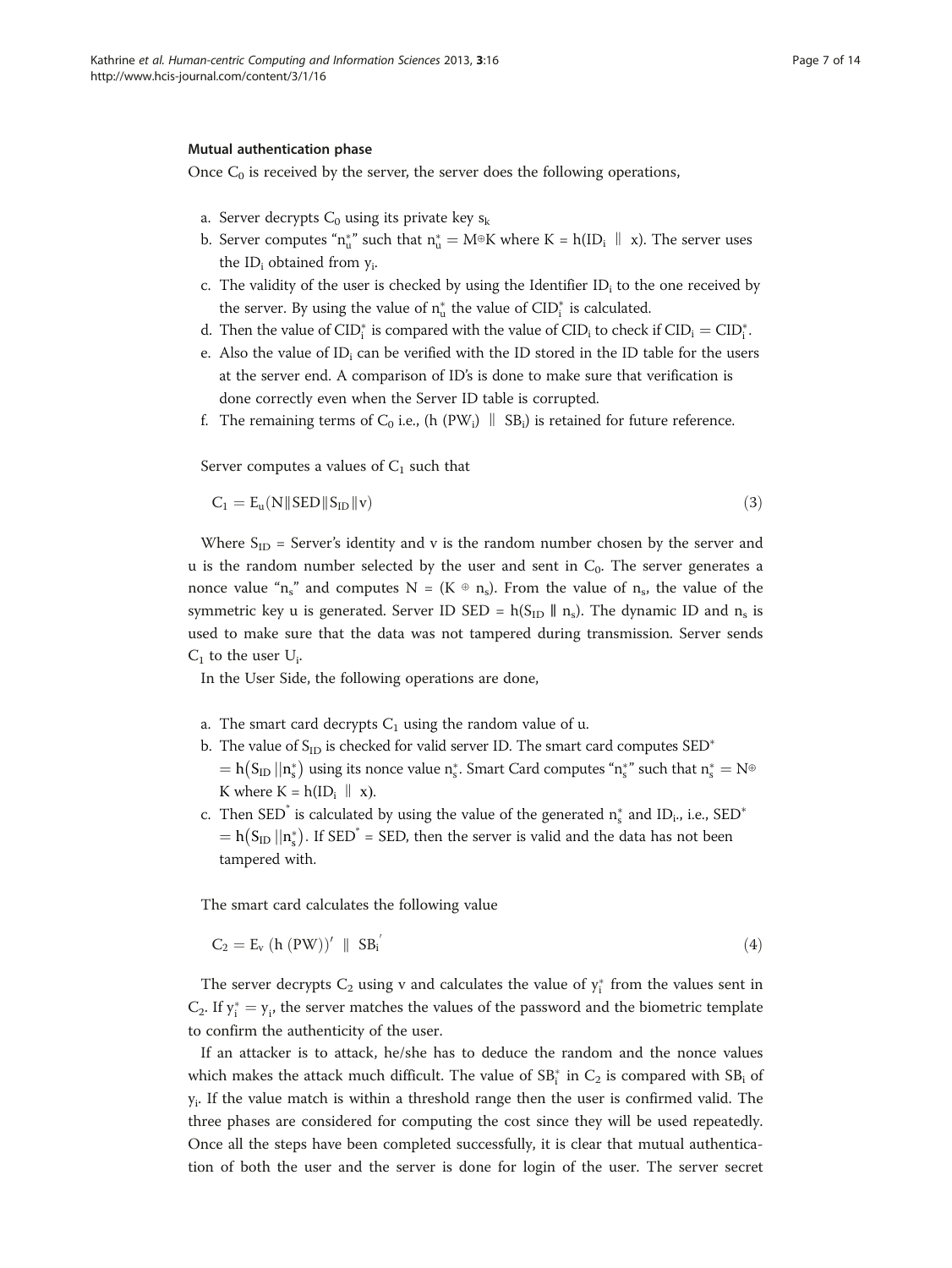<span id="page-7-0"></span>number v can be used as a session key material and h (v) can be used as a session key which is shared with the server.

## Password change phase

The user  $U_i$  is authenticated by using the Password (PW') used initially for login process. Once authenticated, the user is prompted to enter the new password. Once the new password (PW") is entered, the  $y_i = E_x$  (ID<sub>i</sub> || h(PW<sub>i</sub>) || SB<sub>i</sub>) value of h(PW<sub>i</sub>) is replaced with the value of  $h(PW_i'')$ . An intimation of the password change is given to the server and it replaces the old password for the user identifier with the new password. Thereby the user is allowed to further login by using the new password.

# Implementation of the proposed authentication scheme

In this section, the performance and functionality of the proposed authentication scheme is analysed and comparison has been made with the existing SSL based Authentication used in the OGSA framework of Globus Toolkit.

The biometric matching is not done mostly in the smart card in proposed scheme but rather in the remote server without losing the privacy of the biometric data. Any light-weight public-key cryptosystem can be used for the encryption and decryption process. The total time taken for the execution of the proposed algorithm is purely based on the crypto-algorithm selected for the process of encryption and decryption.

In our proposed Scheme, Advanced Encryption Standard (AES) based on block cipher is used. Also Rivest Cipher 4(RC4) algorithm which uses stream cipher can be used. RSA of 1024 bits [\[24](#page-13-0)] is used for the Asymmetric Encryption. The AES algorithm used here has a key length of 128 bits and RC4 algorithm of 128 bit key length can be used. The time taken for execution of the SSL based authentication in milliseconds (ms) is shown in Table 2. The algorithm is executed for an input of 10 users each of a 26 kB biometric finger print image. MD5 scheme has been used for hashing.

#### Performance analysis of initial/registration phase

A simple Grid environment was created and the security algorithm was implemented for 10 users. A simple hosting environment has been created as presented by [[25\]](#page-13-0). In a Microsoft .NET platform and J2EE application server as an administrative server, the hosting environment has been implemented for 10 connected users. The time taken for

| <b>User</b>    | Time taken for each<br>access-proposed scheme (ms) | Time taken for registration and<br>authentication-SSL based scheme (ms) |
|----------------|----------------------------------------------------|-------------------------------------------------------------------------|
| 1              | 710.32                                             | 553                                                                     |
| $\overline{2}$ | 710.76                                             | 612                                                                     |
| 3              | 565.58                                             | 550                                                                     |
| 4              | 555.95                                             | 518                                                                     |
| 5              | 604.90                                             | 549                                                                     |
| 6              | 719.52                                             | 594                                                                     |
| 7              | 710.11                                             | 617                                                                     |
| 8              | 570.58                                             | 553                                                                     |
| 9              | 591.16                                             | 525                                                                     |
| 10             | 606.35                                             | 550                                                                     |
|                |                                                    |                                                                         |

Table 2 Total time taken for registration and authentication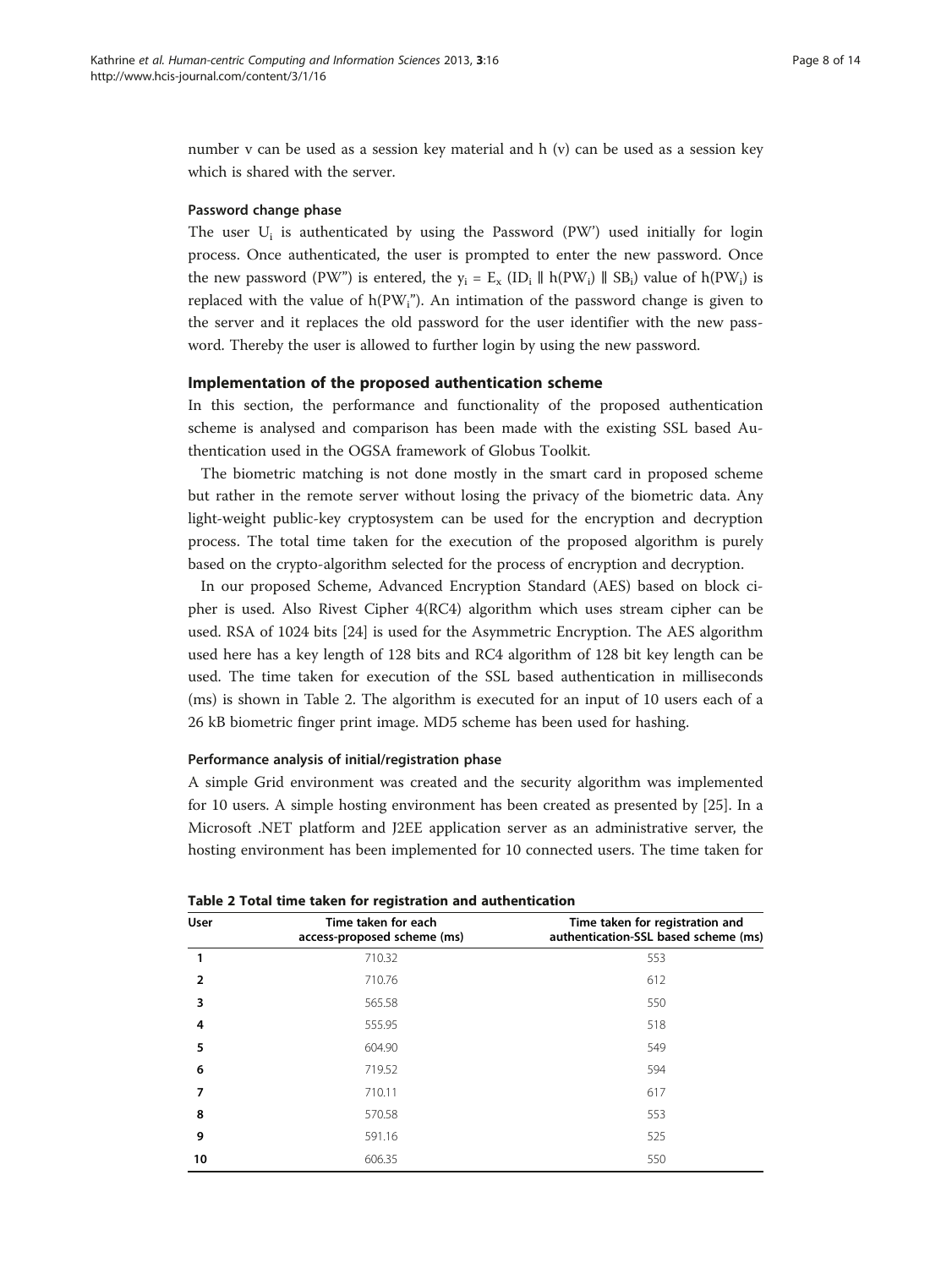execution of the Initial/Registration phase and the login and mutual phases were calculated. The resistance of the security algorithm to attacks has been analysed in the next section through the equations. Based on the time factor criteria, the implementation of the proposed algorithm is based on the following system configuration of Processor Speed – 2.13 GHz, RAM size 3.00 GB, System Type – 32-bit OS. The implementation has been done in Java. The time taken for the Initial process and authentication of each user is shown in Table [2](#page-7-0).

The Table [2](#page-7-0) gives the time taken for each user for the initial registration and access in to the grid environment. The Figure 4 is the corresponding chart for Table [2.](#page-7-0) From the graph it is clear that the time taken for initial registration of a user using smart card is marginally more than the existing SSL based scheme. The Table [3](#page-9-0) shows the time for each user login and authentication. It is the time taken for a single access into the grid network. The corresponding graph is shown in Figure [5.](#page-9-0) From the graph it is clear that the time for each access is very less when compared to the time taken for the SSL based authentication. Table [4](#page-10-0) gives the total time taken for the users as they increase in entering into the grid environment. The Figure [6](#page-10-0) gives the corresponding graph for the Table [4.](#page-10-0) From Table [4](#page-10-0) it is clear that the time for the combined registration and access is more in the initial phase due to the collection of biometric data and the smart card distribution. The Figure [6](#page-10-0) is the graph for Table [4.](#page-10-0)

In Table [5](#page-11-0), the time taken for each access of user login is given. The Figure [7](#page-11-0) is the corresponding graph for Table [5](#page-11-0). The Figure [7](#page-11-0) shows that the total time for each user login is very less when compared to that of the SSL based authentication scheme. It is clear from the collected data, that though the time for initial operation is more for from the Figures [5](#page-9-0) and [7](#page-11-0), it is clear that even though the registration phase of each user is more, the time taken for each access is much lesser than the time taken for execution of the SSL scheme. This increase in time during initial stages is very much compensated during each user access. It is clear from the data collected that the selection of the encryption algorithm used for encryption influences the time taken for completion of the execution of the process. Lightweight algorithms like Camellia [[26\]](#page-13-0) in place of AES algorithm and Elliptic Curve Cryptography in place of RSA algorithm can also be considered for usage.

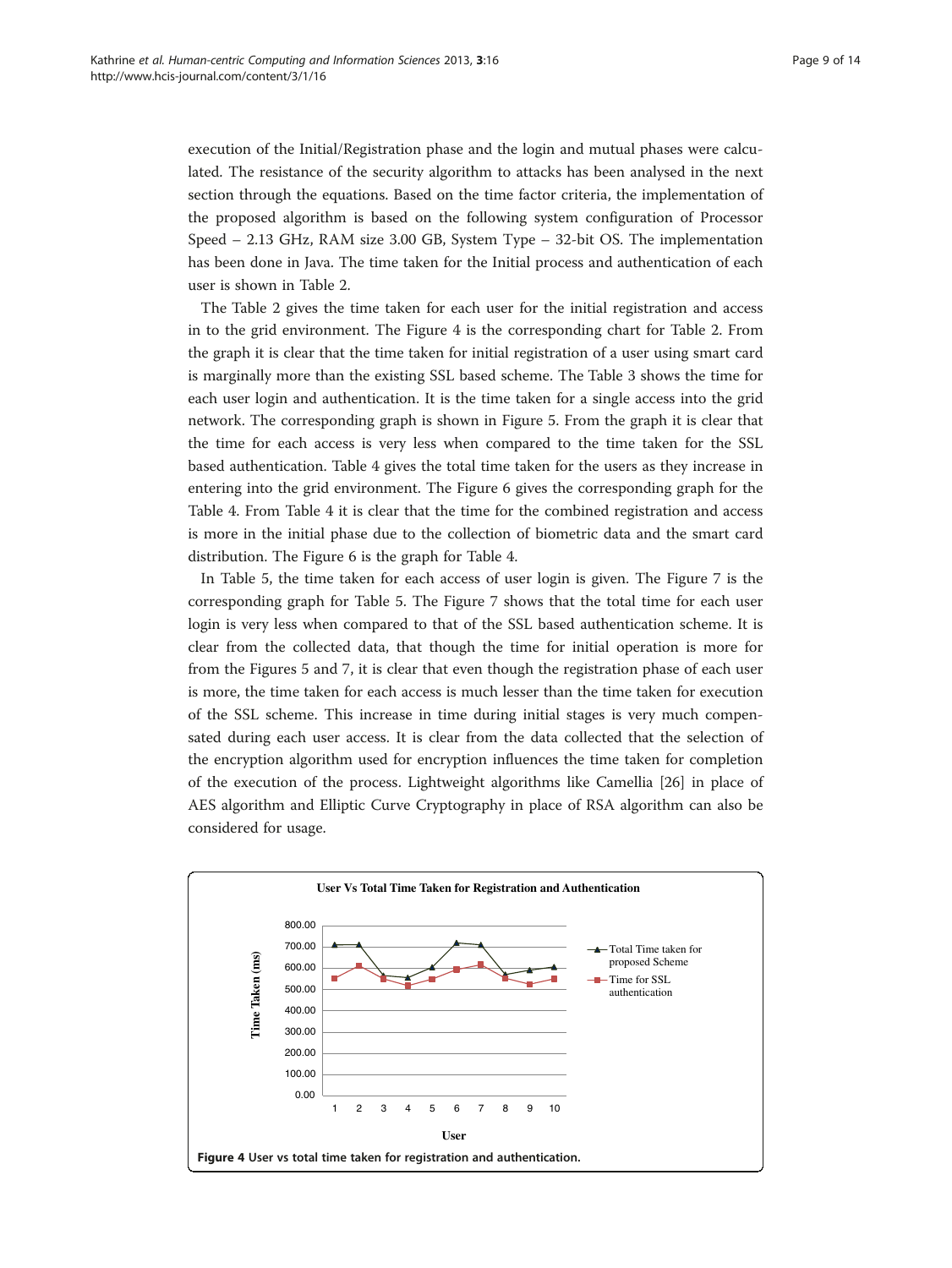| User           | Time taken for each<br>access-proposed scheme (ms) | Time taken for each<br>access-SSL based scheme (ms) |
|----------------|----------------------------------------------------|-----------------------------------------------------|
| 1              | 70.77                                              | 553                                                 |
| $\overline{2}$ | 71.33                                              | 612                                                 |
| 3              | 72.28                                              | 550                                                 |
| 4              | 68.64                                              | 518                                                 |
| 5              | 70.75                                              | 549                                                 |
| 6              | 72.92                                              | 594                                                 |
| 7              | 68.82                                              | 617                                                 |
| 8              | 82.65                                              | 553                                                 |
| 9              | 72.56                                              | 525                                                 |
| 10             | 70.38                                              | 550                                                 |
|                |                                                    |                                                     |

<span id="page-9-0"></span>

| Table 3 Time taken for each grid access |  |  |  |  |  |  |
|-----------------------------------------|--|--|--|--|--|--|
|-----------------------------------------|--|--|--|--|--|--|

The next section gives a brief discussion on the security analysis of the proposed authentication scheme.

# Security analysis of the proposed authentication scheme

In this section, the security and performance analysis of the proposed authentication scheme are presented. The attacks which are withstood by the proposed scheme of authentication are explained.

# ID-theft attack

As in equation  $C_0 = E_{p_k}(M \| CID_i \| y_i \| u)$ , a dynamic user ID named as  $CID_i$  is created by the smart card based on the nonce value  $n_u$  instead of using the user's own ID. This helps to withstand the ID-theft attack and also preserves the privacy of the user.

#### Clock synchronization and replay attack problem

In [[27](#page-13-0)], the problem in timestamp based authentication is given as replay attack due to the transmission delays in an unpredictable network. Even though the networks are fast

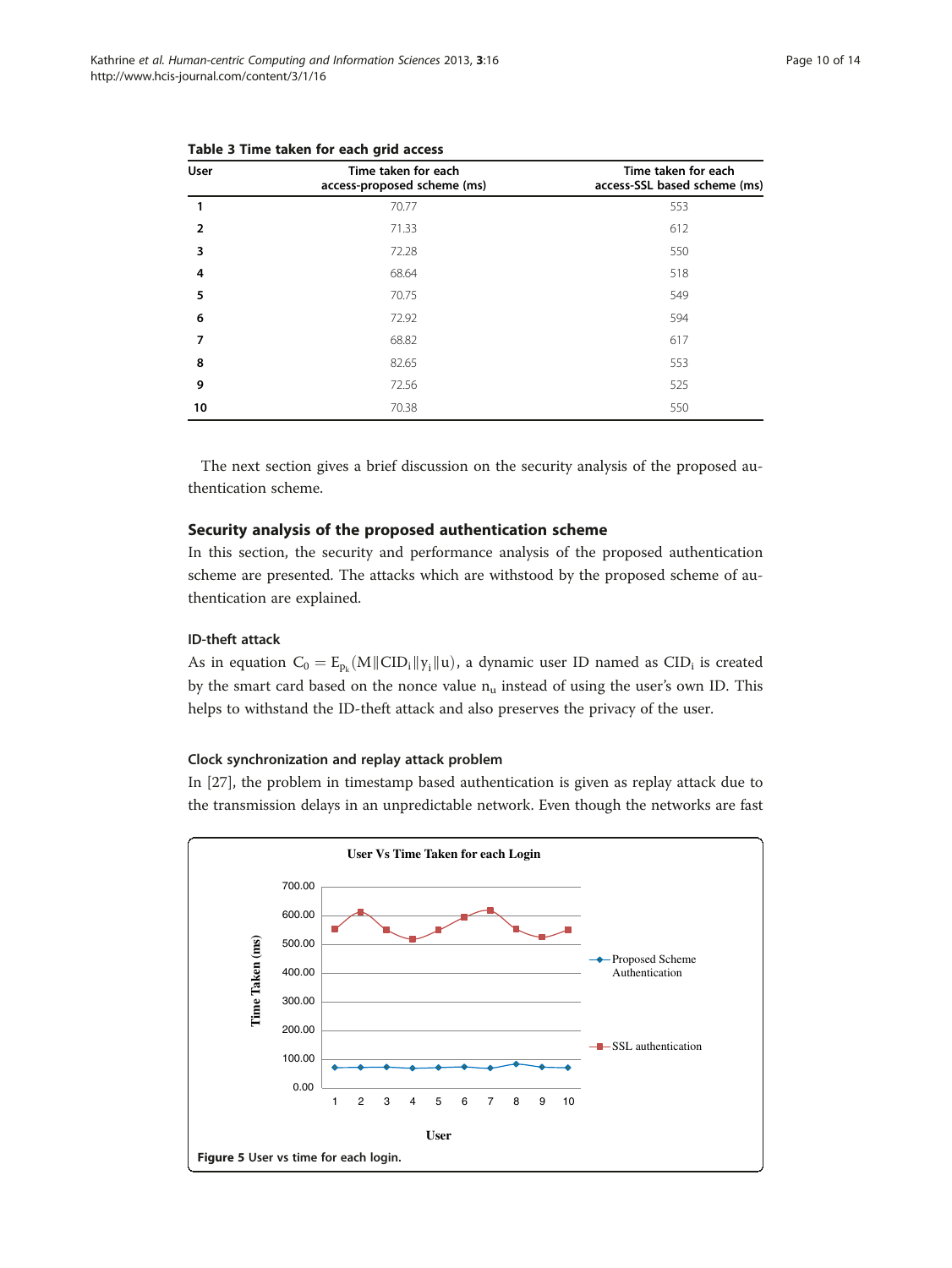| No. of users | Total time for no. of<br>users - SSL based (sec) | Total time for no. of<br>users - proposed scheme (sec) |
|--------------|--------------------------------------------------|--------------------------------------------------------|
|              | 0.55                                             | 0.64                                                   |
| 2            | 1.17                                             | 1.56                                                   |
| 3            | 1.72                                             | 2.20                                                   |
| 4            | 2.23                                             | 2.82                                                   |
| 5            | 2.78                                             | 3.49                                                   |
| 6            | 3.38                                             | 4.29                                                   |
| 7            | 3.99                                             | 5.08                                                   |
| 8            | 4.55                                             | 5.71                                                   |
| 9            | 5.07                                             | 6.40                                                   |
| 10           | 5.62                                             | 7.08                                                   |

<span id="page-10-0"></span>Table 4 Initial time taken for SSL based and proposed scheme

the speed may vary based on the geographical and political distribution. To avoid using of timestamps, a nonce value  $n_{\rm u}$  is used each time the user sends his/her data and a nonce value  $n_s$  is also used by the sever to proclaim the server's validity. Since a nonce value such as  $n_u$  and  $n_s$  in equations  $C_0 = E_{p_k}(M||CID_i||y_i||u)$  where  $M = (K \oplus n_u)$  and  $C_1 = E_u$  (N || SED || S<sub>ID</sub> || v || pos<sub>s</sub>) where N = (K ⊕ n<sub>s</sub>) can be used only once, and not repeated, the user/server can be safeguard themselves from replay attacks.

### Modification attack

Each authentication message in from equation  $(1)$  $(1)$ ,  $(2)$  $(2)$ ,  $(3)$  $(3)$  and  $(4)$  $(4)$  include a one-way hash function along with an encryption algorithm. The hash value in each equation requires a nonce value or a random value. Even if the attacker gets hold of each of these equations the decryption part and breaking the hash function is not possible. If the attacker has the value of  $h(PW_i)$ , to find the password, the attacker needs find an equivalent of the hash function by trying each password. This attack is difficult because the attacker has to first break into the encrypted data  $C_0 = E_{p_k}(M \| CID_i \| y_i \| u)$ . The

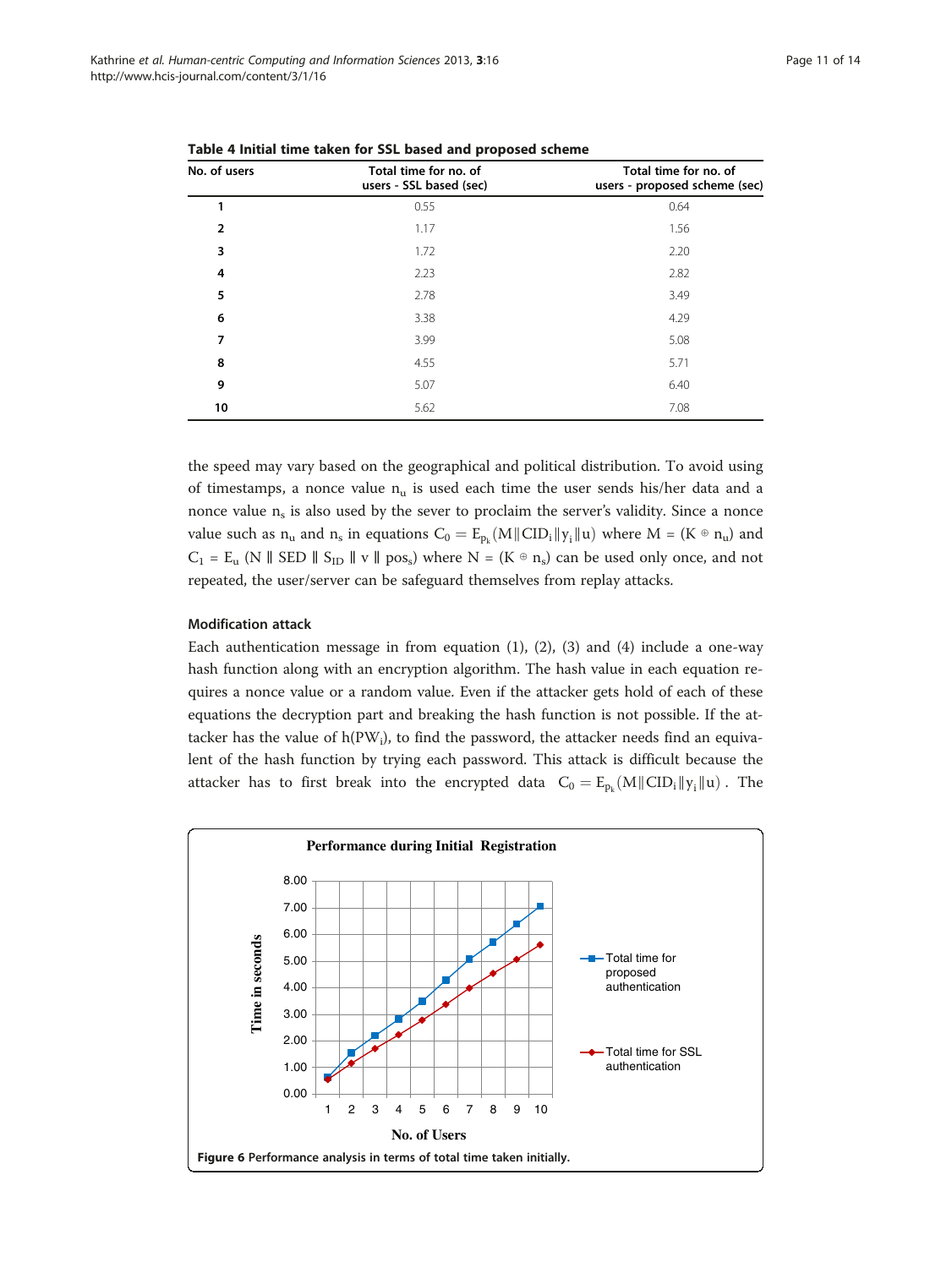| <b>Users</b>   | Total time for each access-proposed scheme (sec) Total time for each access-SSL based (sec) |      |
|----------------|---------------------------------------------------------------------------------------------|------|
|                | 0.07                                                                                        | 0.55 |
| $\overline{2}$ | 0.14                                                                                        | 1.17 |
| 3              | 0.21                                                                                        | 1.72 |
| 4              | 0.28                                                                                        | 2.23 |
| 5              | 0.35                                                                                        | 2.78 |
| 6              | 0.43                                                                                        | 3.38 |
|                | 0.50                                                                                        | 3.99 |
| 8              | 0.58                                                                                        | 4.55 |
| 9              | 0.65                                                                                        | 5.07 |
| 10             | 0.72                                                                                        | 5.62 |

<span id="page-11-0"></span>Table 5 Time for access of all the 10 users

attacker then needs to send the correct dynamic ID using the nonce. For an attacker to get all the values correct is impossible which makes modification attack difficult. Without knowing the actual data of these two values, the original data cannot be modified. Modification of the equations will be noted by the legitimate user and server and since all the messages are linked, it makes modification attack harder.

# Mutual authentication

At the end of the mutual authentication phase, both the server and the client authenticate each other thereby establishing mutual authentication. During each phase, of the equations  $C_0$ ,  $C_1$  and  $C_3$ , the user and server check the validity of each other using the values of CID, SED, M, N. If the server has any doubt in the validity of the user, the message  $C_2$  can be asked to be resent.

# Man-in-the-middle attack

An attacker A who tries to do a man-in-the middle attack needs to know the decryption keys u, v and r in each message signal else its message will be discarded by the server or the client.

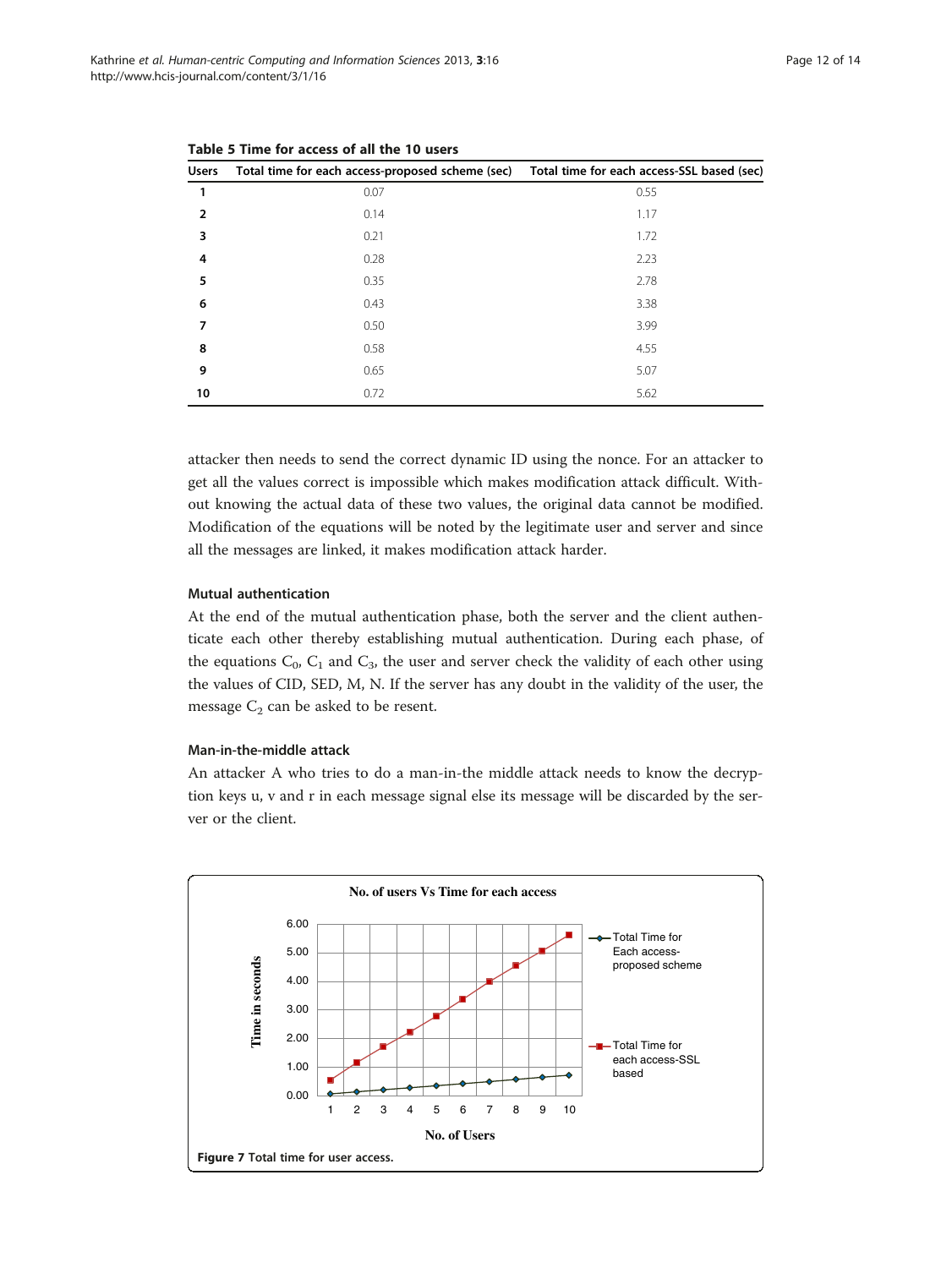#### <span id="page-12-0"></span>Security of the stored data on the smart card

The smart card holds the value of (ID<sub>i</sub>,  $y_i$ , h(.),  $p_k$ ) where,  $y_i = E_x (ID_i || h(PW_i) || SB_i)$ . If the smart card is compromised, the data it provides is not easily accessible to the attacker. Without knowing the matching password and the ID of the user, the attacker cannot move further along the authentication phase. Knowing the public key of the server complicates matters since the attacker has to find the encryption algorithm and a matching value of  $C_0$  to send to the server. Furthermore, the hash function has to be broken in order to get the secret data. The biometric data is stored in the open for anyone to copy it. It is stored in the form of a template combined with a random string which needs to be found to get the data. Thus the data stored in the smart card is secure.

# Conclusion and future work

The proposed authentication scheme has provided an enhanced security with an optimal overall time taken for the operation. The authentication scheme can be made more secure by using a triple DES algorithm but it increases the security criteria and also increases the overall time taken for authentication. By increasing the security during the authentication phase itself we can try to minimize any other malicious insider attacks and also reduce external attacks. The increase in time during registration is one-time value and hence it is not considered as a disadvantage. The biometric data used for authentication can also be used in the consecutive authorization process thereby lessening the database space utilized by reusing the data used in authentication. The AES, RC4 algorithm can be replaced by any other light weight encryption algorithm like camellia. Further study has to be done by using different combination of algorithms. The data's used for authentication can also be used for authorizing the user for a resource access.

#### Competing interests

The authors declare that they have no competing interests.

#### Author's contributions

GJWK, analyzed the requirement of the security for Grid Computing, designed the framework, conducted the experiment and drafted the manuscript. EK gave full support in conducting the experiment and assisted in draft work and revised the manuscript. EBR contributed by reviewing the work done and in revising the content of the manuscript. All authors read and approved the final manuscript.

#### Acknowledgement

The authors wish to thank Karunya University for the support by providing infrastructure for carrying out the simulation. The authors thank the senior professors and the industrial experts for providing valuable suggestions to improve the quality of the research paper.

#### Author details

<sup>1</sup>Department of Information Technology, Karunya University, Coimbatore, Tamilnadu, India. <sup>2</sup>SSTP Systems, Bharat Heavy Electricals Limited, Trichy, Tamilnadu, India. <sup>3</sup>School of Computer Science and Technology, Karunya University, Coimbatore, Tamilnadu, India.

#### Received: 25 April 2012 Accepted: 13 September 2013 Published: 22 September 2013

#### References

- 1. Foster I (2002) A three point checklist. GridToday 1(6):1–4, July publication
- 2. Foster I, Kesselman C, Tuecke S (2001) The anatomy of the grid: enabling scalable virtual organizations. Int J High Perform Comput Appl 15(3):200–222
- 3. Zhou Q, Yang G, Shen J, Rong C (2005) A scalable security architecture for grid, Sixth International Conference on Parallel and Distributed Computing, Applications and Technologies., pp 89–93
- 4. Bendahmane, Essaaidi M, El Moussaoui A, Younes A (2009) Grid computing security mechanisms: state-of-the-art, International Conference on Multimedia Computing and systems ICMS '09., pp 535–540
- 5. Von W (2005) Globus toolkit version 4 grid security infrastructure: a standards perspective., Available at: [http://](http://www.globus.org/toolkit/docs/4.0/security/GT4-GSI-Overview.pdf) [www.globus.org/toolkit/docs/4.0/security/GT4-GSI-Overview.pdf](http://www.globus.org/toolkit/docs/4.0/security/GT4-GSI-Overview.pdf), Accessed: January 2011